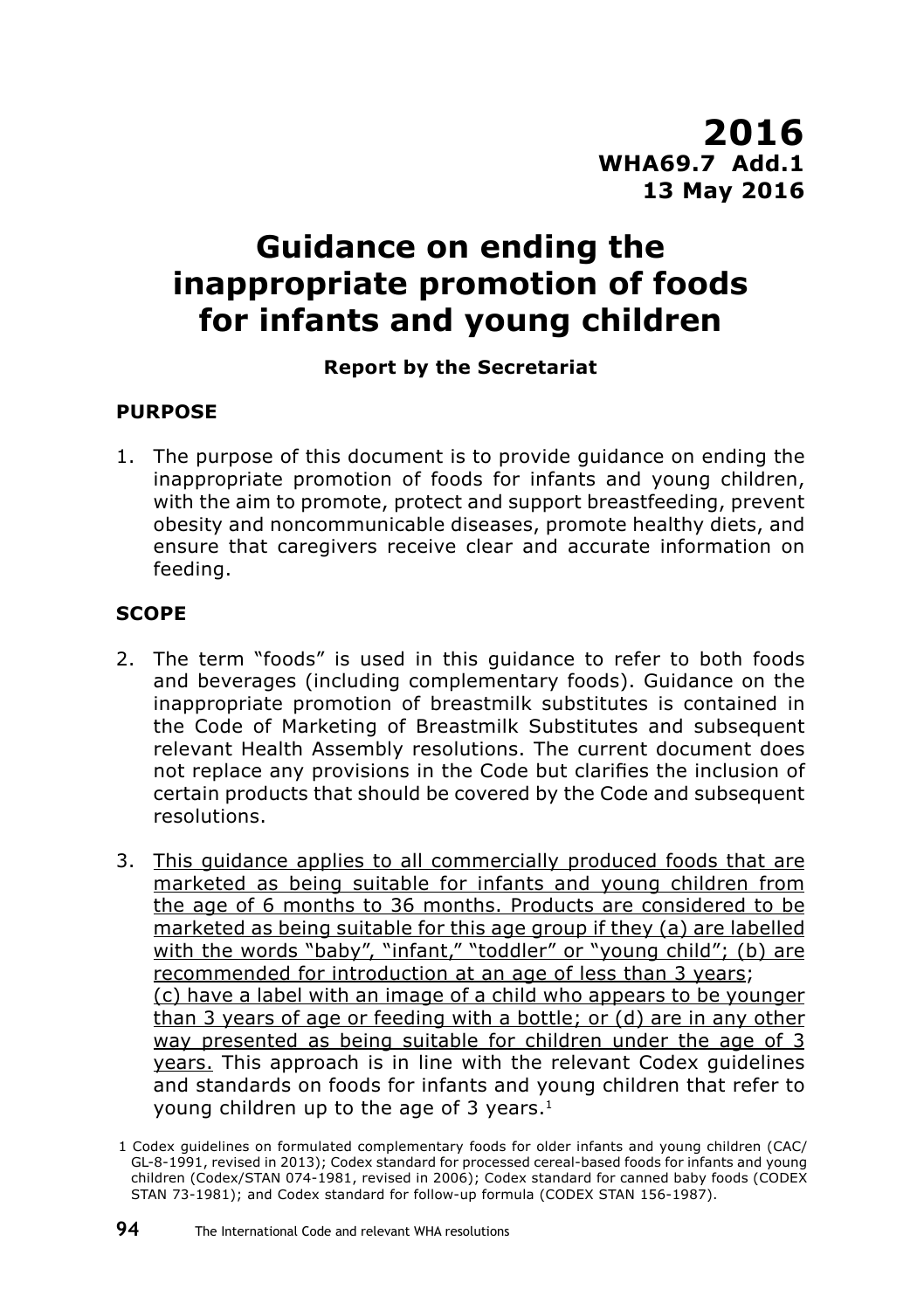- 4. This guidance is not applicable to vitamin and mineral food supplements and home-fortification products such as micronutrient powders and small-quantity lipid-based nutrient supplements. Although such supplements and products are often classified as foods for regulatory purposes, they are not foods per se, but fortification products. Many of the principles contained in this guidance, including those concerning adherence to national and global standards for nutrient levels, safety and quality and to prohibitions on any messages indicating their use for infants under 6 months of age, should nevertheless be applied to such products.
- 5. The promotion of foods for infants and young children occurs through government programmes, non-profit organizations and private enterprises. This guidance is applicable in all these settings, as the principles it contains are important regardless of who is responsible for the promotion.

# **DEFINITIONS**

- 6. Foods for infants and young children are defined as commercially produced food or beverage products that are specifically marketed as suitable for feeding children up to 36 months of age.
- 7. Marketing means product promotion, distribution, selling, advertising, product public relations and information services.
- 8. Promotion is broadly interpreted to include the communication of messages that are designed to persuade or encourage the purchase or consumption of a product or raise awareness of a brand. Promotional messages may be communicated through traditional mass communication channels, the Internet and other marketing media using a variety of promotional methods. In addition to promotional techniques aimed directly at consumers, measures to promote products to health workers or to consumers through other intermediaries are included. There does not have to be a reference to a brand name of a product for the activity to be considered as advertising or promotion.
- 9. Cross-promotion (also called brand crossover promotion or brand stretching) is a form of marketing promotion where customers of one product or service are targeted with promotion of a related product. This can include packaging, branding and labelling of a product to closely resemble that of another (brand extension). In this context, it can also refer to use of particular promotional activities for one product and/or promotion of that product in particular settings to promote another product.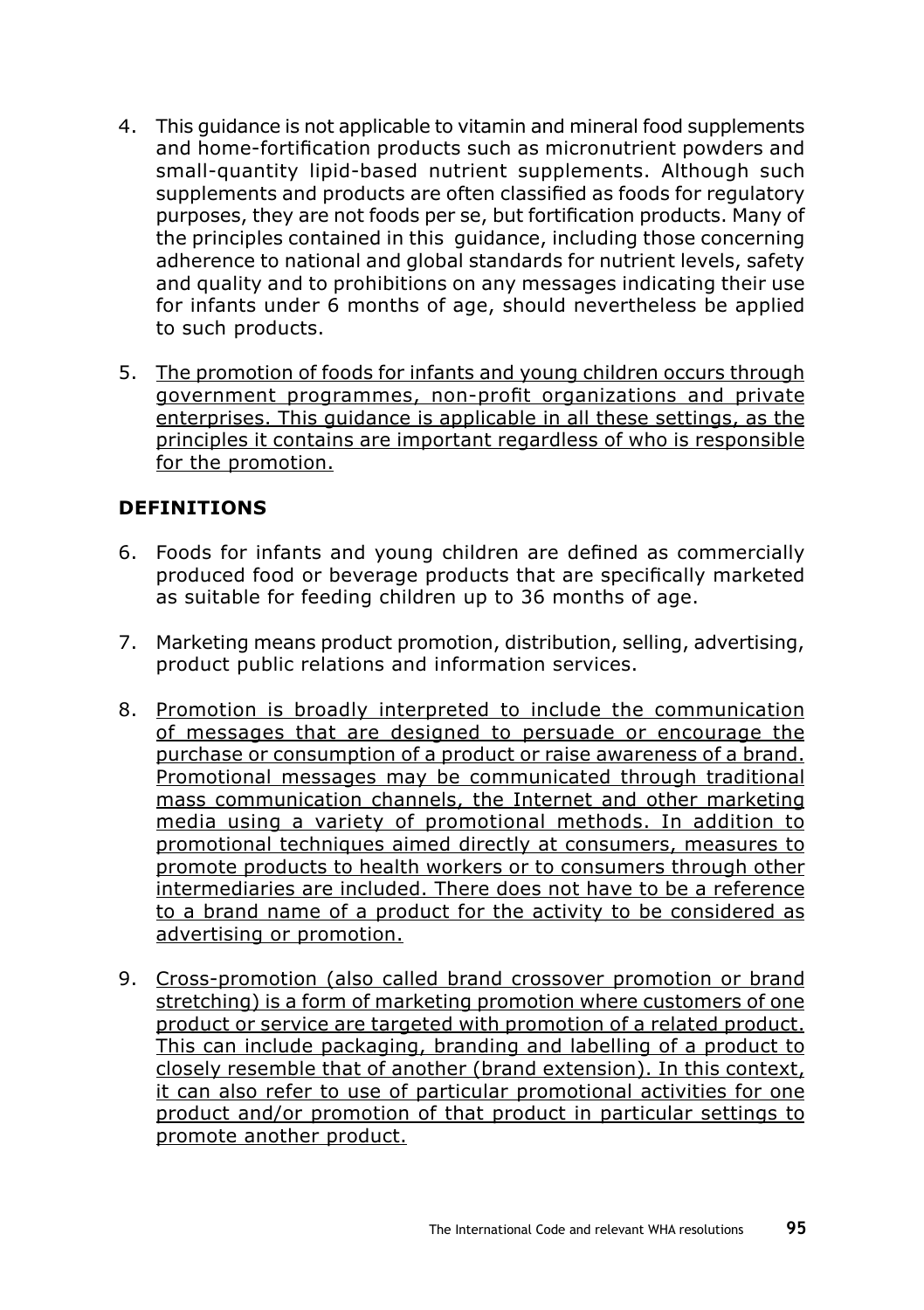### **RECOMMENDATIONS**

- 10. **Recommendation 1**. Optimal infant and young child feeding should be promoted based on the Guiding principles for complementary feeding of the breastfed child<sup>2</sup> and the Guiding principles for feeding non-breastfed children 6–24 months of age.<sup>3</sup> Emphasis should be placed on the use of suitable, nutrient-rich, home-prepared, and locally available foods that are prepared and fed safely.<sup>4</sup>
- 11. **Recommendation 2**. Products that function as breastmilk substitutes should not be promoted. A breastmilk substitute should be understood to include any milks (or products that could be used to replace milk, such as fortified soy milk), in either liquid or powdered form, that are specifically marketed for feeding infants and young children up to the age of 3 years (including follow-up formula and growing-up milks). It should be clear that the implementation of the International Code of Marketing of Breastmilk Substitutes and subsequent relevant Health Assembly resolutions covers all these products.
- 12. **Recommendation 3**. Foods for infants and young children that are not products that function as breastmilk substitutes should be promoted only if they meet all the relevant national, regional and global standards for composition, safety, quality and nutrient levels and are in line with national dietary guidelines. Nutrient profile models should be developed and utilized to guide decisions on which foods are inappropriate for promotion. Relevant Codex standards and guidelines5 should be updated and additional guidelines developed in line with WHO's guidance to ensure that products are appropriate for infants and young children, with a particular focus on avoiding the addition of free sugars and salt.

<sup>2</sup> PAHO and WHO. Guiding principles for complementary feeding of the breastfed child. 2003. http:// www.who.int/maternal\_child\_adolescent/documents/a85622/en/ (accessed 25 November 2015). 3 WHO. Guiding principles for feeding non-breastfed children 6–24 months of age. 2005 http://www.

who.int/maternal\_child\_adolescent/documents/9241593431/en/ (accessed 25 November 2015). 4 See WHO/UNICEF. Global strategy for infant and young child feeding, Geneva. 2003. http://apps.

who.int/iris/bitstream/10665/42590/1/9241562218.pdf?ua=1&ua=1 (accessed 25 November 2015). 5 Codex Guidelines on formulated complementary foods for older infants and young children (CAC/ GL-8-1991, revised in 2013); Codex standard for processed cereal-based foods for infants and young children (Codex/STAN 074-1981, revised in 2006); Codex standard for canned baby foods (Codex/ STAN 73-1981, revised in 1989); Codex advisory list of vitamin components for use in foods for infants and children (CAC/GL 10-1979, revised in 2009).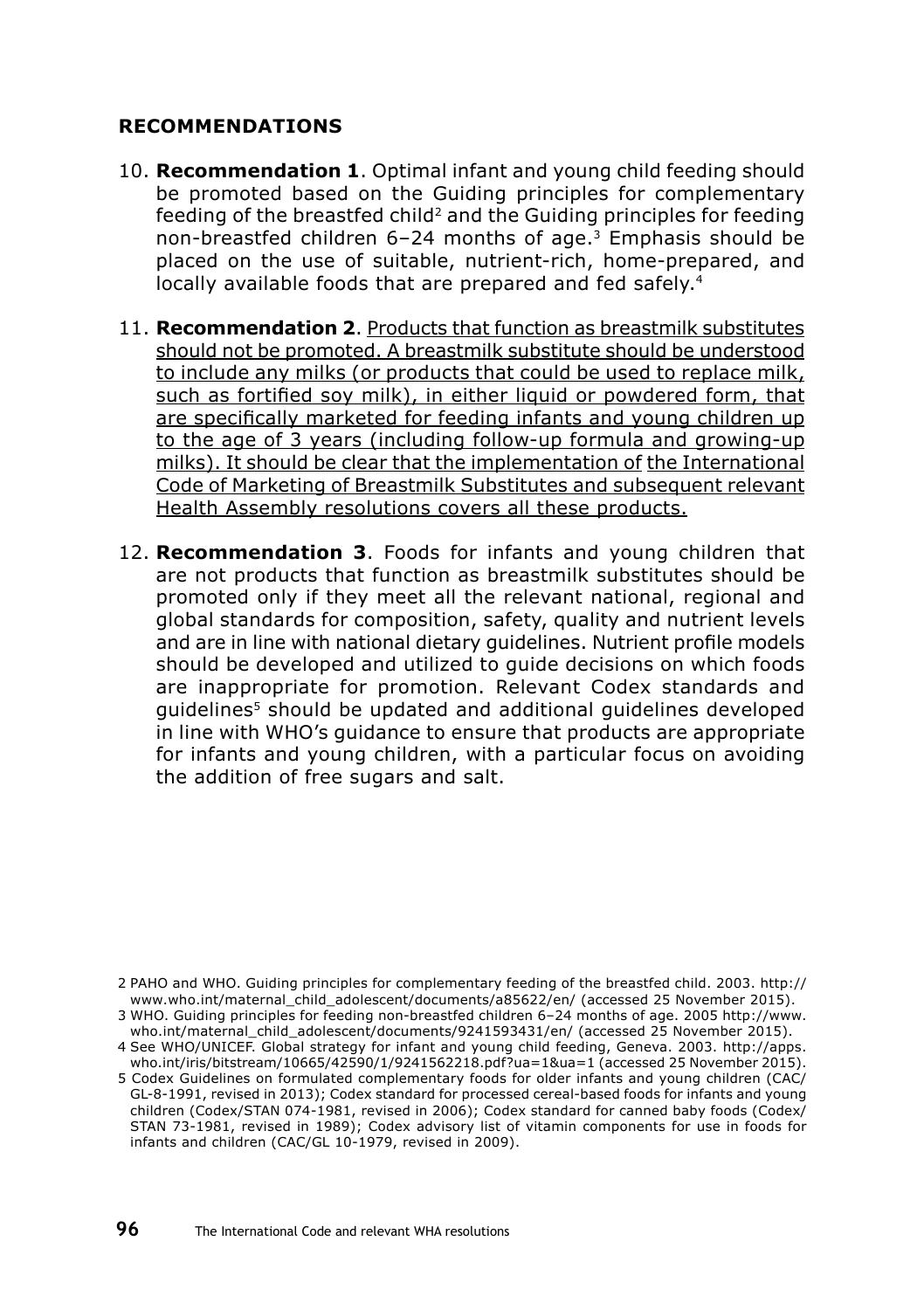- 13. **Recommendation 4**. The messages used to promote foods for infants and young children should support optimal feeding and inappropriate messages should not be included. Messages about commercial products are conveyed in multiple forms, through advertisements, promotion and sponsorship, including brochures, online information and package labels. Irrespective of the form, messages should always:
- include a statement on the importance of continued breastfeeding for up to two years or beyond and the importance of not introducing complementary feeding before 6 months of age;
- include the appropriate age of introduction of the food (this must not be less than 6 months);
- be easily understood by parents and other caregivers, with all required label information being visible and legible.

14. Messages should not:

- include any image, text or other representation that might suggest use for infants under the age of 6 months (including references to milestones and stages);
- include any image, text or other representation that is likely to undermine or discourage breastfeeding, that makes a comparison to breastmilk, or that suggests that the product is nearly equivalent or superior to breastmilk;
- recommend or promote bottle feeding;
- convey an endorsement or anything that may be construed as an endorsement by a professional or other body, unless this has been specifically approved by relevant national, regional or international regulatory authorities.
- 15. **Recommendation 5**. There should be no cross-promotion to promote breastmilk substitutes indirectly via the promotion of foods for infants and young children.
- The packaging design, labelling and materials used for the promotion of complementary foods must be different from those used for breastmilk substitutes so that they cannot be used in a way that also promotes breastmilk substitutes (for example, different colour schemes, designs, names, slogans and mascots other than company name and logo should be used).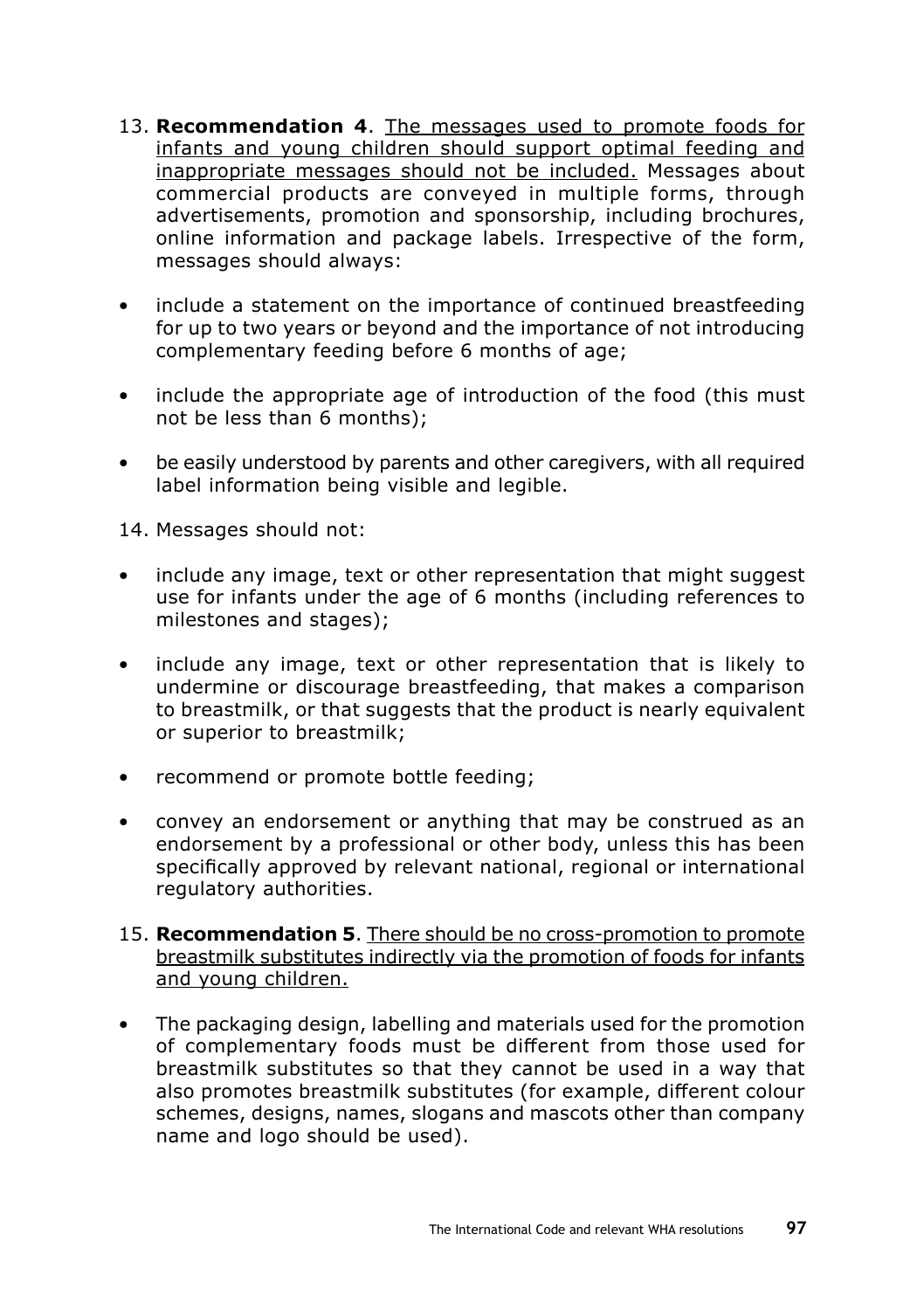- Companies that market breastmilk substitutes should refrain from engaging in the direct or indirect promotion of their other food products for infants and young children by establishing relationships with parents and other caregivers (for example through baby clubs, social media groups, childcare classes and contests).
- 16. **Recommendation 6**. Companies that market foods for infants and young children should not create conflicts of interest in health facilities or throughout health systems. Health workers, health systems, health professional associations and nongovernmental organizations should likewise avoid such conflicts of interest. Such companies, or their representatives, should not:
- provide free products, samples or reduced-price foods for infants or young children to families through health workers or health facilities, except:

– as supplies distributed through officially sanctioned health programmes. Products distributed in such programmes should not display company brands;

- donate or distribute equipment or services to health facilities;
- give gifts or incentives to health care staff;
- use health facilities to host events, contests or campaigns;
- give any gifts or coupons to parents, caregivers and families;
- directly or indirectly provide education to parents and other caregivers on infant and young child feeding in health facilities;
- provide any information for health workers other than that which is scientific and factual;
- sponsor meetings of health professionals and scientific meetings.
- 17. Likewise, health workers, health systems, health professional associations and nongovernmental organizations should not:
- accept free products, samples or reduced-price foods for infants or young children from companies, except:

– as supplies distributed through officially sanctioned health programmes. Products distributed in such programmes should not display company brands;